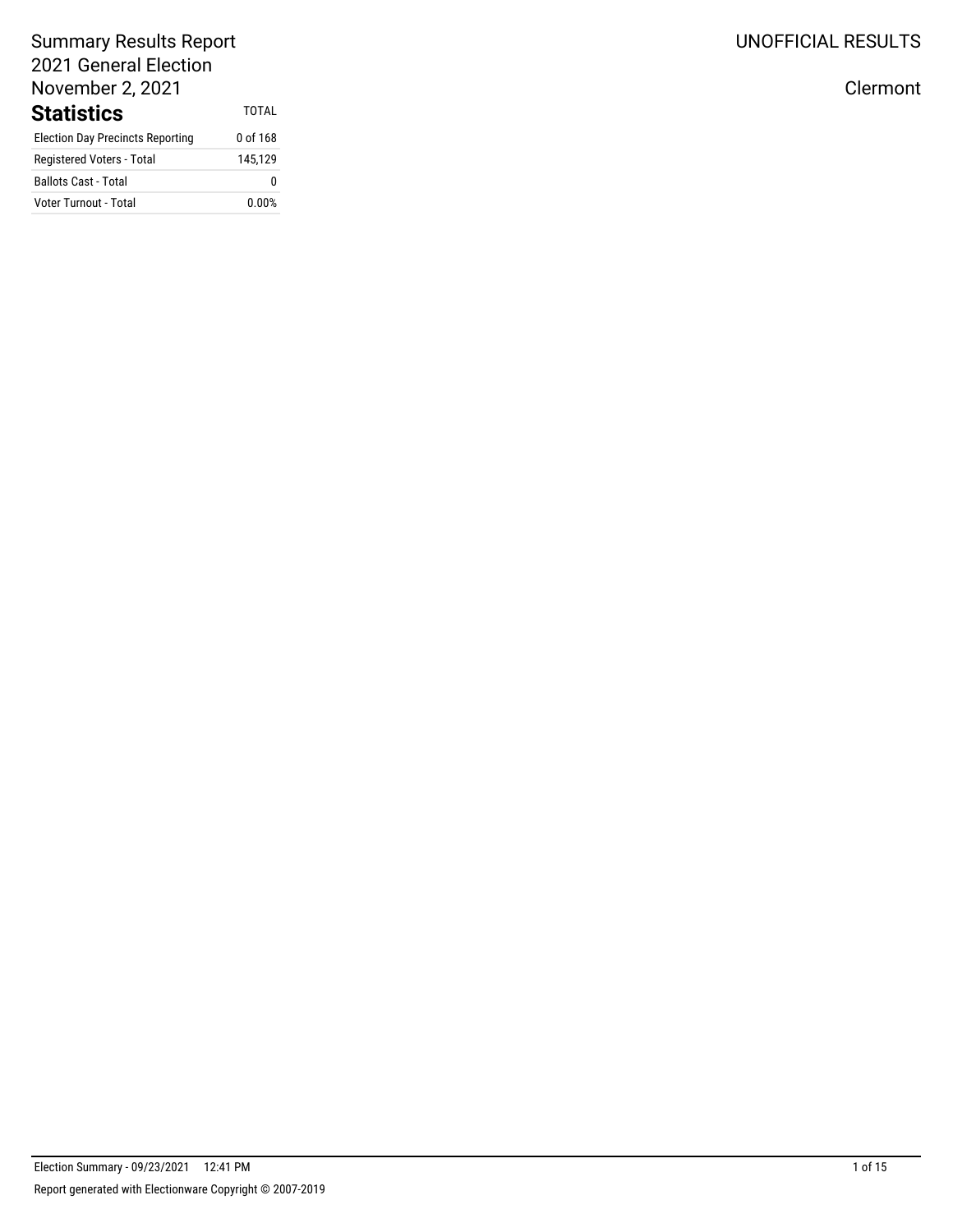# **For Judge of Municipal Court (1-1)**

Vote For 1

|                            | TOTAL    |
|----------------------------|----------|
| Kevin Miles                | o        |
| Overvotes                  | n        |
| Undervotes                 | n        |
| <b>Precincts Reporting</b> | 0 of 168 |

#### **For Judge of Municipal Court (1-2)** Vote For 1

|                            | TOTAL    |
|----------------------------|----------|
| Jason Nagel                | o        |
| Overvotes                  | n        |
| Undervotes                 | n        |
| <b>Precincts Reporting</b> | 0 of 168 |

## **For Clerk of Municipal Court**

Vote For 1

|                            | TOTAI    |
|----------------------------|----------|
| Paul Kamphaus              |          |
| Tim Rudd                   | 0        |
| Ralph Vilardo Jr.          | Ω        |
| Overvotes                  |          |
| Undervotes                 | n        |
| <b>Precincts Reporting</b> | 0 of 168 |

#### **For Member of Council at Large City of Loveland** Vote For 4

|                            | TOTAL  |
|----------------------------|--------|
| <b>Tim Butler</b>          | 0      |
| John Hart                  | O      |
| <b>Kim Lukens</b>          | 0      |
| Neal Oury                  | O      |
| <b>Ted Phelps</b>          | 0      |
| Kip Ping                   | N      |
| Dave Stanton               | N      |
| Overvotes                  | N      |
| Undervotes                 |        |
| <b>Precincts Reporting</b> | 0 of 3 |

#### **For Member of Council at Large City of Milford** Vote For 3

|                            | TOTAL  |
|----------------------------|--------|
| Kim Chamberland            |        |
| Janet Cooper               | O      |
| Lisa Evans                 |        |
| Overvotes                  | n      |
| Undervotes                 |        |
| <b>Precincts Reporting</b> | 0 of 7 |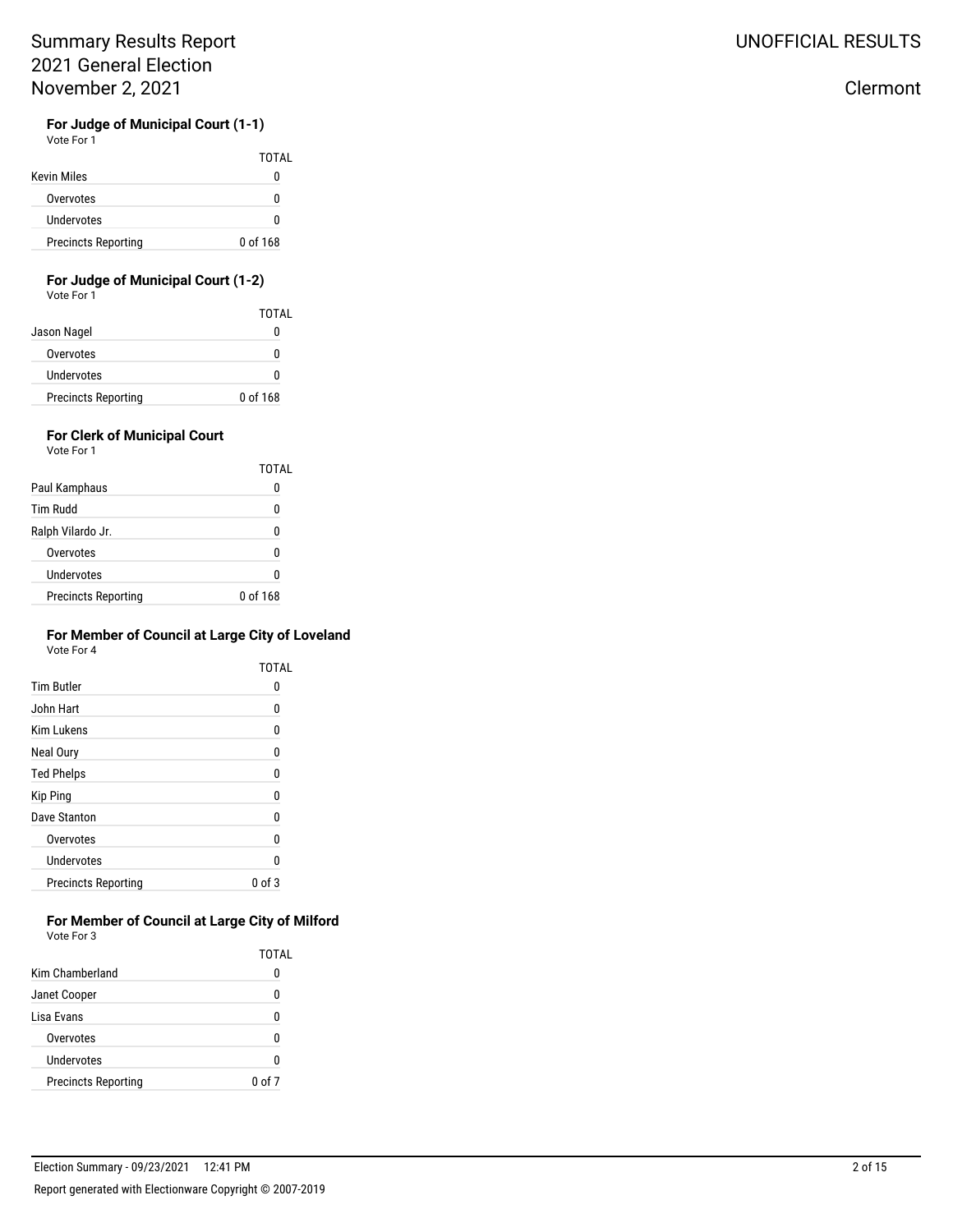**For Member of Council Batavia Village** Vote For 4

|                            | TOTAI  |
|----------------------------|--------|
| Jason Gipson               |        |
| Robert P. Handra           | ۵      |
| David Pryor                | 0      |
| C. Scott Runck             | 0      |
| Kathy Turner               | O      |
| Overvotes                  | ۵      |
| Undervotes                 | O      |
| <b>Precincts Reporting</b> | 0 of 1 |

#### **For Member of Council Bethel Village** Vote For 4

|                            | TOTAL   |
|----------------------------|---------|
| Bryan Coogan               |         |
| Ron Dunn                   | 0       |
| Stephanie Ross             | 0       |
| Brenda Woodward            | 0       |
| <b>Write-In Totals</b>     | 0       |
| Not Assigned               | 0       |
| Overvotes                  | 0       |
| Undervotes                 | 0       |
| <b>Precincts Reporting</b> | () of 2 |

### **For Member of Council Chilo Village**

| Vote For 4 |  |
|------------|--|
|            |  |

|                            | TOTAI  |
|----------------------------|--------|
| Karl Corbett               |        |
| Ronnia Gittinger           |        |
| Billy Stevenson Jr.        |        |
| Overvotes                  |        |
| Undervotes                 |        |
| <b>Precincts Reporting</b> | 0 of 1 |

#### **For Member of Council Felicity Village** Vote For 4

|                            | TOTAL  |
|----------------------------|--------|
| Arthea Tremper             | 0      |
| Anita Wagner               | 0      |
| Owen Wagner                | Ω      |
| Overvotes                  | Ω      |
| Undervotes                 | Λ      |
| <b>Precincts Reporting</b> | 0 of 1 |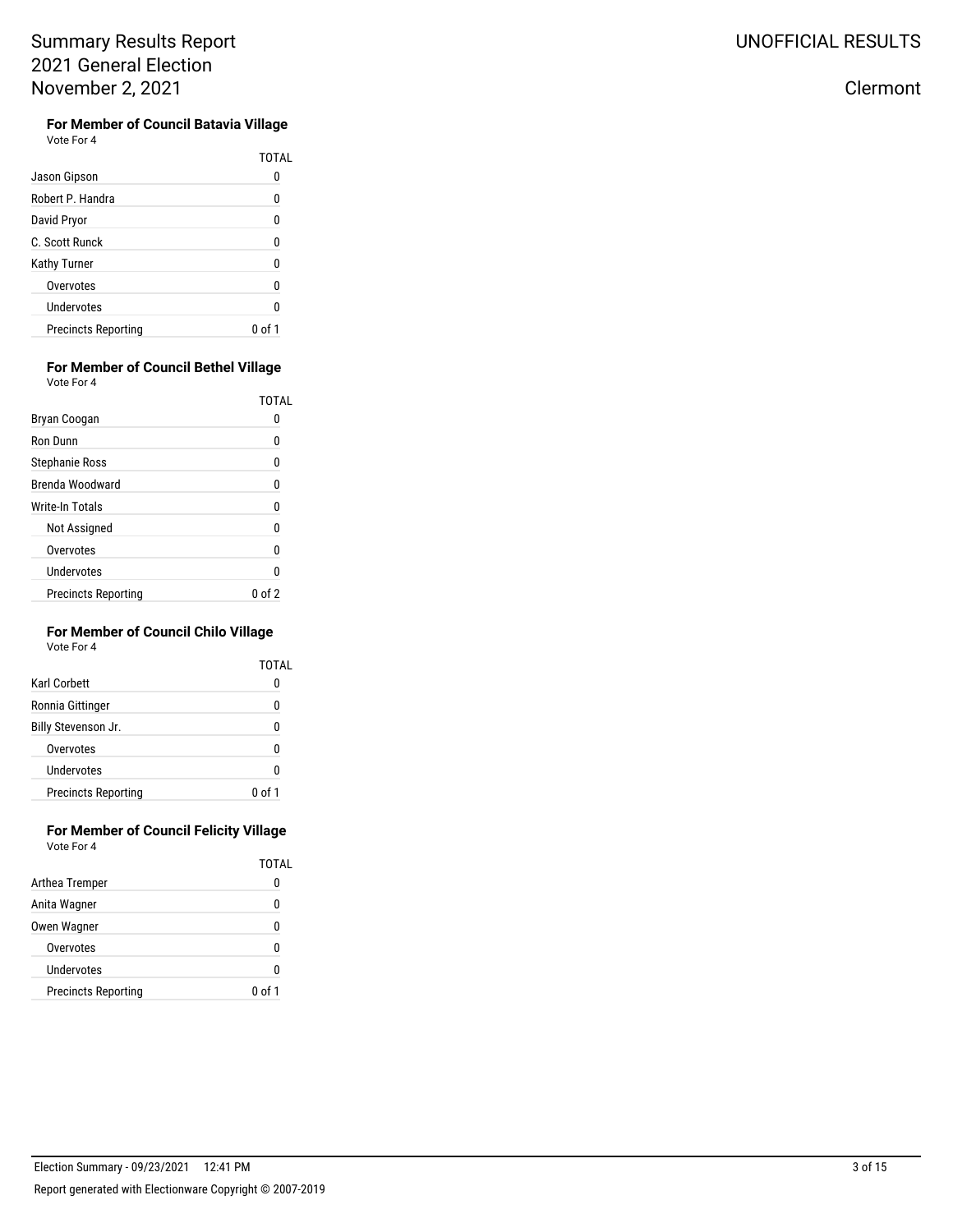#### **For Member of Board of Trustees of Public Affairs Felicity Village** Vote For 1

|                            | TOTAL  |
|----------------------------|--------|
| No Valid Petition Filed    | 0      |
| Overvotes                  | 0      |
| Undervotes                 | U      |
| <b>Precincts Reporting</b> | 0 of 1 |

#### **For Member of Council Moscow Village** Vote For 4

|                            | TOTAL    |
|----------------------------|----------|
| Jo Caudill                 | 0        |
| <b>Todd English</b>        | 0        |
| Danny Ray Freeman          | 0        |
| <b>Cindy Gorth</b>         | 0        |
| Lisa Nichols               | 0        |
| <b>Cheryl Richards</b>     | 0        |
| Overvotes                  | 0        |
| Undervotes                 | 0        |
| <b>Precincts Reporting</b> | $\Omega$ |

#### **For Member of Council Neville Village** Vote For 4

|                            | TOTAL  |
|----------------------------|--------|
| <b>Cory Spears</b>         |        |
| Overvotes                  |        |
| Undervotes                 | n      |
| <b>Precincts Reporting</b> | 0 of 1 |

#### **For Member of Council New Richmond Village** Vote For 4

|                            | <b>TOTAL</b> |
|----------------------------|--------------|
| Mary Allen                 | u            |
| Minta Colvin               | 0            |
| Dennis Dalton              | 0            |
| Tonja Simmons              | 0            |
| Jon Tharpe                 | 0            |
| Ryan M. Woodruff           | 0            |
| Write-In Totals            | 0            |
| Not Assigned               | 0            |
| Overvotes                  | n            |
| Undervotes                 | n            |
| <b>Precincts Reporting</b> | 0 of 2       |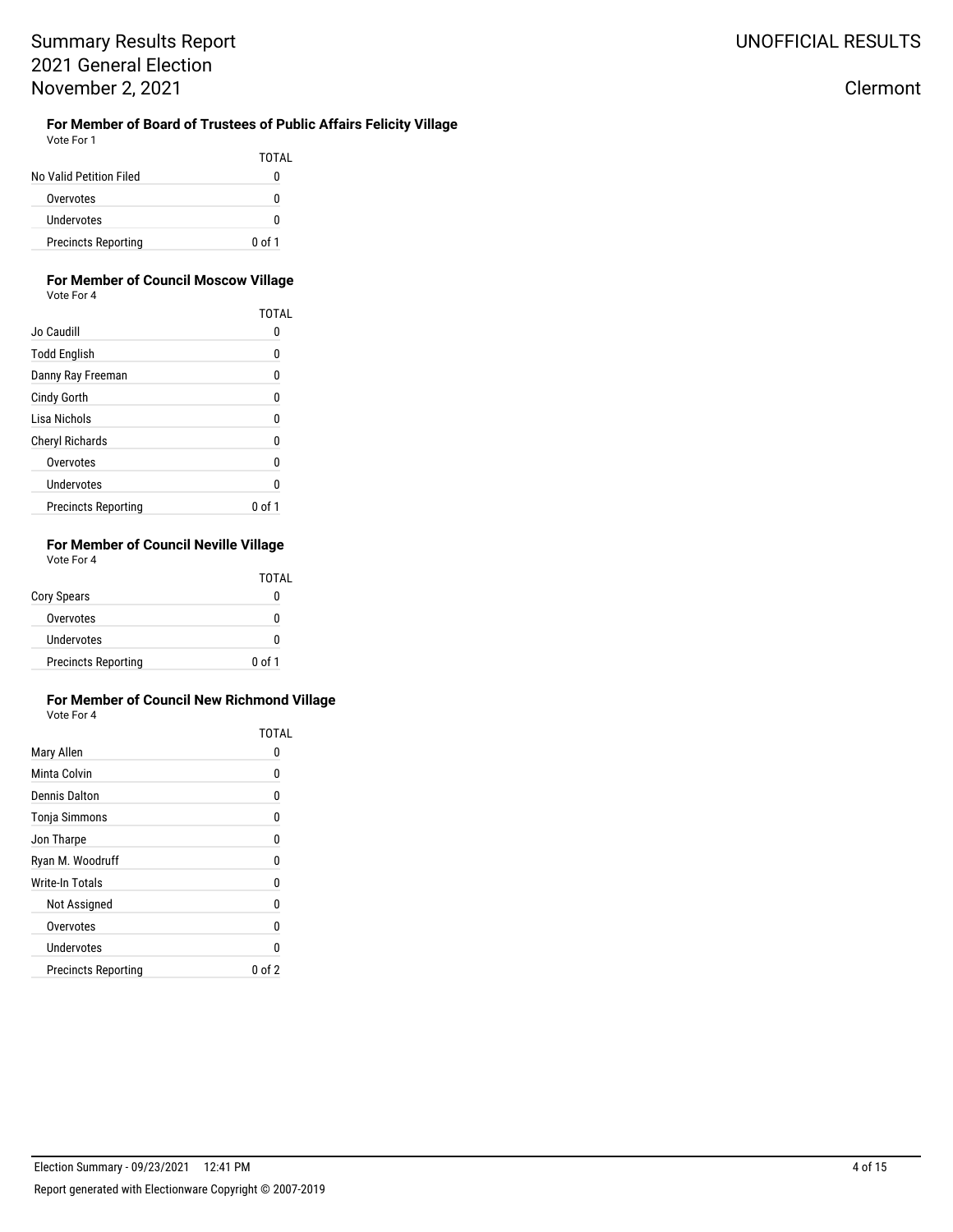**For Member of Council Owensville Village** Vote For 4

|                            | TOTAL  |
|----------------------------|--------|
| Mike Perry                 |        |
| Mable Sheppard             | n      |
| Overvotes                  |        |
| Undervotes                 | n      |
| <b>Precincts Reporting</b> | 0 of 1 |

#### **For Member of Council Williamsburg Village** Vote For 4

|                            | <b>TOTAL</b> |
|----------------------------|--------------|
| <b>Ryshel Bowling</b>      | O            |
| <b>Gary Collier</b>        | 0            |
| Mark Herren                | 0            |
| Joseph W. Martin           | 0            |
| <b>Randy Mercer</b>        | 0            |
| George Seip                | 0            |
| <b>Tim Wood</b>            | 0            |
| Overvotes                  | 0            |
| Undervotes                 | N            |
| <b>Precincts Reporting</b> | 0 of 2       |

## **For Township Trustees Batavia Township**

Vote For 2

|                            | TOTAL   |
|----------------------------|---------|
| Rex A. Parsons             |         |
| James Sauls Jr.            | N       |
| Overvotes                  | n       |
| Undervotes                 | n       |
| <b>Precincts Reporting</b> | 0 of 17 |

#### **For Township Trustees Franklin Township** Vote For 2

|                            | <b>TOTAL</b> |
|----------------------------|--------------|
| Jerry Manning              |              |
| <b>Chris Smith</b>         | 0            |
| Doug Utter                 | 0            |
| Terry A. Wilson            | Ω            |
| Overvotes                  | 0            |
| Undervotes                 | Λ            |
| <b>Precincts Reporting</b> | 0 of 4       |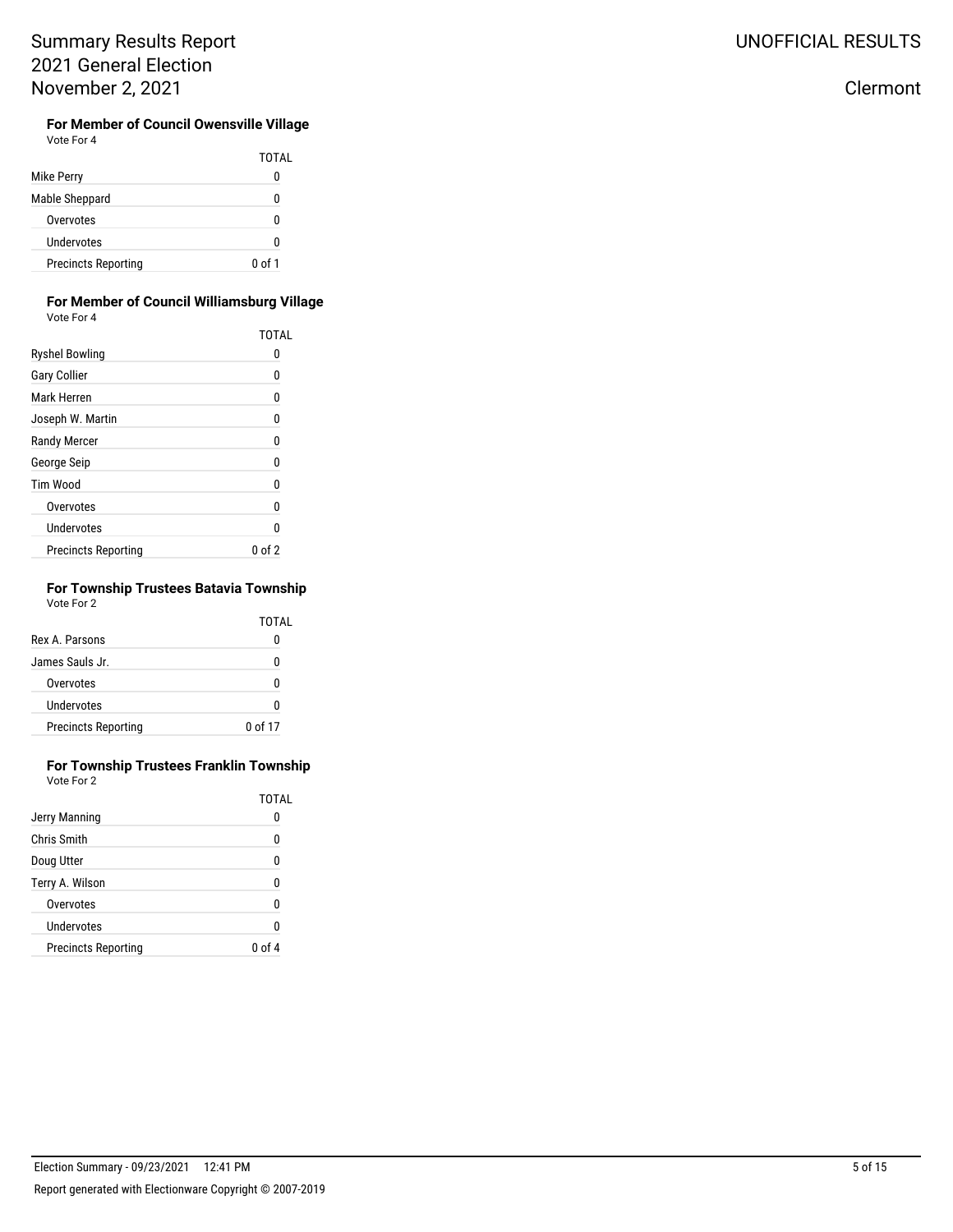**For Township Trustees Goshen Township** Vote For 2

|                            | TOTAL   |
|----------------------------|---------|
| Lisa Allen                 |         |
| <b>Dillon Blevins</b>      |         |
| Dan Hodges                 |         |
| Overvotes                  |         |
| Undervotes                 |         |
| <b>Precincts Reporting</b> | 0 of 12 |

#### **For Township Trustees Jackson Township** Vote For 2

|                            | TOTAL             |
|----------------------------|-------------------|
| Harold S. Herron           |                   |
| JJ Johnson                 | ſ                 |
| Joe Speeg                  |                   |
| Overvotes                  | ſ                 |
| Undervotes                 | ſ                 |
| <b>Precincts Reporting</b> | $0 \text{ of } 3$ |

#### **For Township Trustees Miami Township** Vote For 2

|                            | TOTAL              |
|----------------------------|--------------------|
| Mark Schulte               | 0                  |
| Karl Schultz               | 0                  |
| Mary Wolff                 | n                  |
| Overvotes                  | 0                  |
| Undervotes                 | 0                  |
| <b>Precincts Reporting</b> | $0 \text{ of } 37$ |

#### **For Township Trustees Monroe Township** Vote For 2

|                            | TOTAL  |
|----------------------------|--------|
| Lindsey Aranyos            | O      |
| Dwain Forder Sr.           | n      |
| Linda McKinley             | n      |
| <b>Tom Peck</b>            | N      |
| Overvotes                  | ŋ      |
| Undervotes                 | Λ      |
| <b>Precincts Reporting</b> | 0 of 6 |

#### **For Township Trustees Ohio Township** Vote For 2

|                            | TOTAL  |
|----------------------------|--------|
| Rick L. Hinson             |        |
| Emily C. Niehaus           | O      |
| Overvotes                  | n      |
| Undervotes                 |        |
| <b>Precincts Reporting</b> | 0 of 5 |

# UNOFFICIAL RESULTS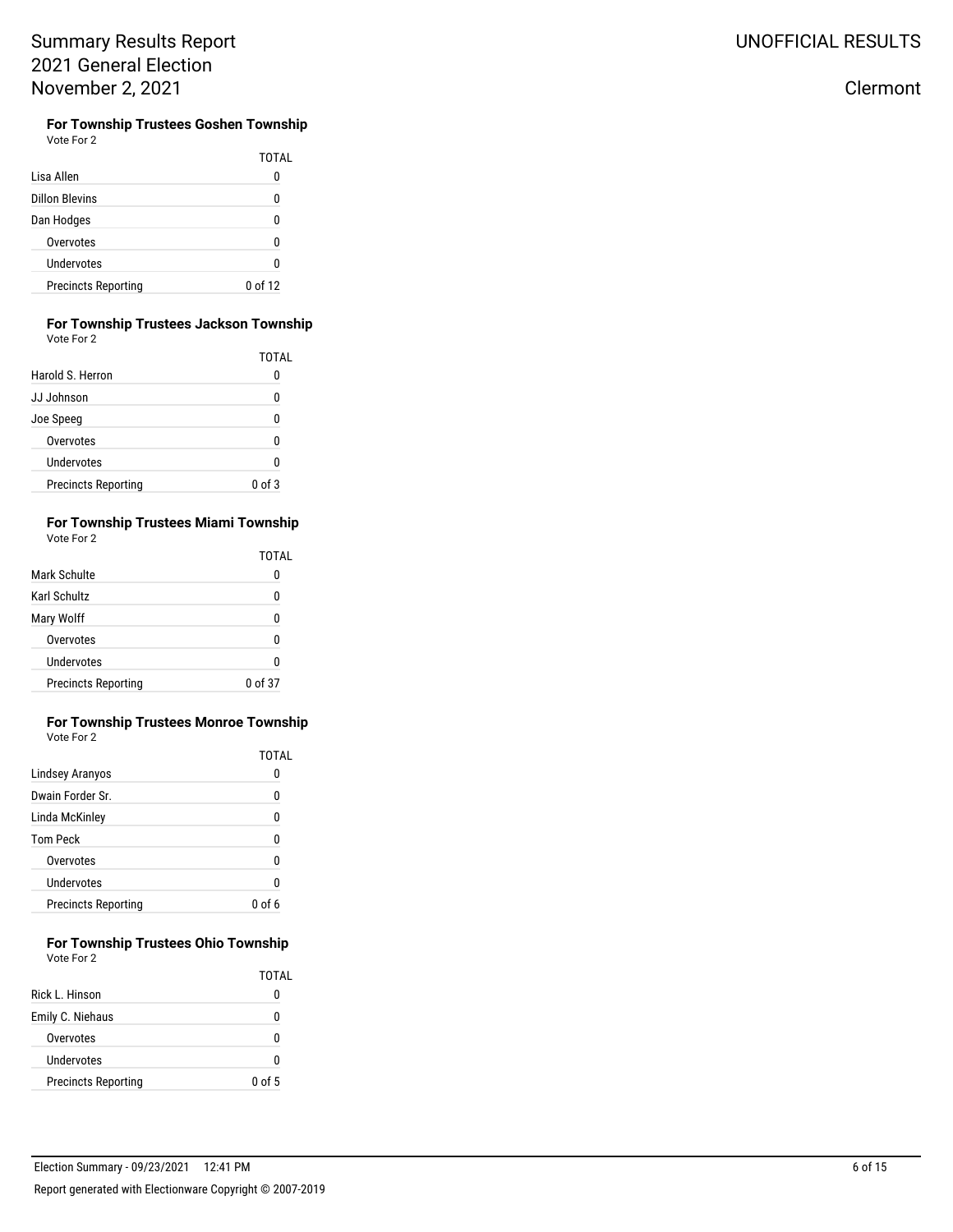**For Township Trustees Pierce Township** Vote For 2

| Renee Gerber               | TOTAL   |
|----------------------------|---------|
| Pete Kambelos              | n       |
| Nick Kelly                 | N       |
| Linda Spitzmiller          | n       |
| Overvotes                  | n       |
| Undervotes                 | n       |
| <b>Precincts Reporting</b> | በ of 12 |

#### **For Township Trustees Stonelick Township** Vote For 2

|                            | TOTAL    |
|----------------------------|----------|
| <b>Edward Cooper</b>       | 0        |
| Naomi Stahl                | U        |
| Overvotes                  | U        |
| Undervotes                 | 0        |
| <b>Precincts Reporting</b> | $0$ of 6 |

#### **For Township Trustees Tate Township** Vote For 2

|                            | <b>TOTAL</b> |
|----------------------------|--------------|
| Gary Reed                  |              |
| Ron Shouse                 | n            |
| John Wilson                | ŋ            |
| Write-In Totals            | ŋ            |
| Not Assigned               | Λ            |
| Overvotes                  | 0            |
| Undervotes                 | n            |
| <b>Precincts Reporting</b> | በ of 7       |

#### **For Township Trustees Union Township** Vote For 2

|                            | TOTAL   |
|----------------------------|---------|
| John Becker                | O       |
| Joe Dills                  | U       |
| <b>Bob McGee</b>           | 0       |
| John K. McGraw             | ŋ       |
| <b>Chad Quick</b>          | ŋ       |
| Overvotes                  | 0       |
| Undervotes                 | n       |
| <b>Precincts Reporting</b> | 0 of 38 |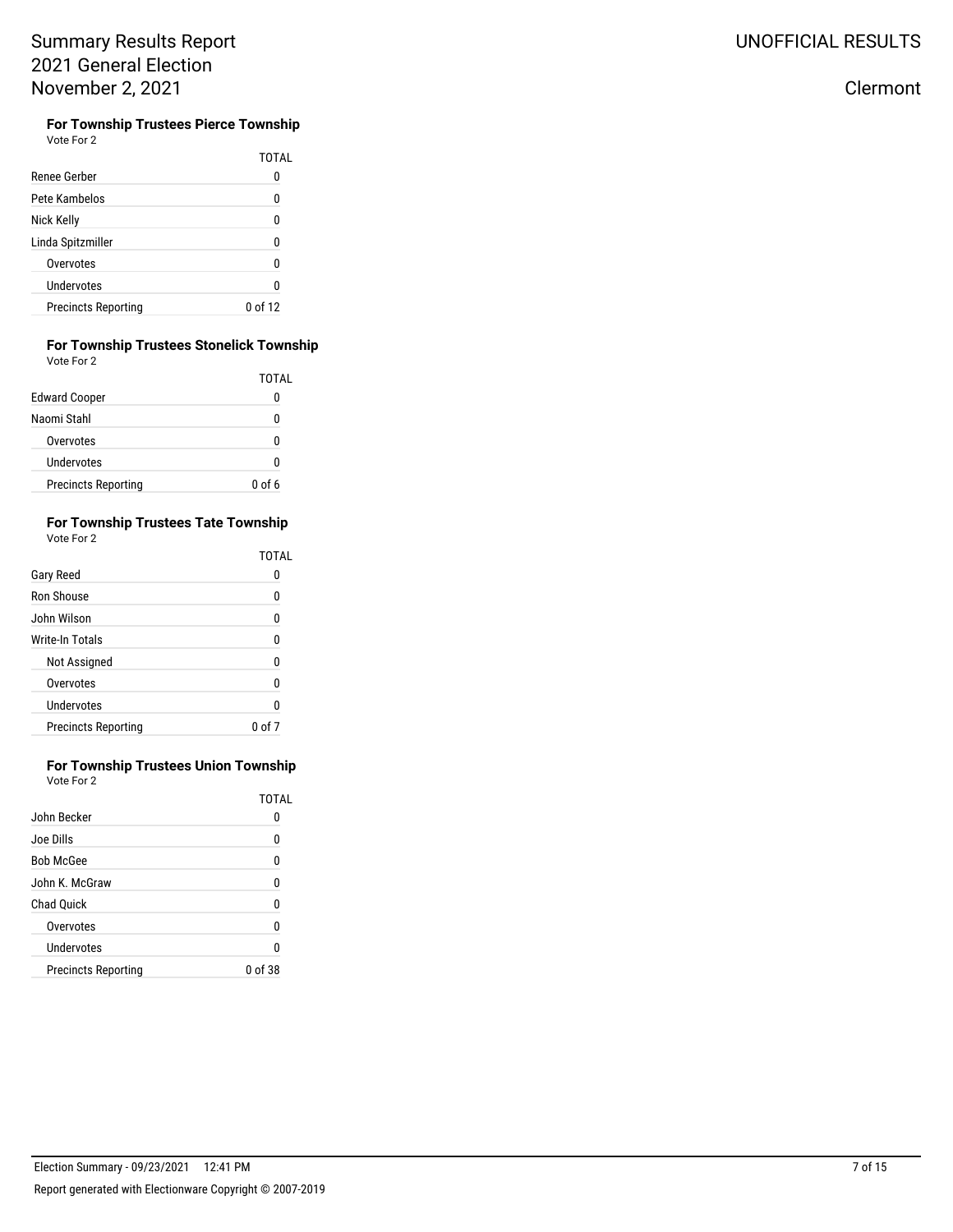| Vote For 2 |  |
|------------|--|
|------------|--|

**For Township Trustees Washington Township**<br>Vote For 2

|                            | TOTAL      |
|----------------------------|------------|
| Dennis R. Cooper           | O          |
| David Peters               | n          |
| Overvotes                  | n          |
| Undervotes                 | n          |
| <b>Precincts Reporting</b> | $0$ of $3$ |

#### **For Township Trustees Wayne Township** Vote For 2

|                             | TOTAL  |
|-----------------------------|--------|
| <b>Bill Christie</b>        |        |
| Harold Grosnickle           | 0      |
| Loren Harris                | 0      |
| <b>Teresa Marie Hinners</b> | n      |
| Overvotes                   | n      |
| Undervotes                  | n      |
| <b>Precincts Reporting</b>  | 0 of 3 |

#### **For Township Trustees Williamsburg Township** Vote For 2

|                            | TOTAL  |
|----------------------------|--------|
| Bari Henning               |        |
| Gary Jordan                |        |
| Overvotes                  |        |
| Undervotes                 |        |
| <b>Precincts Reporting</b> | 0 of 5 |

#### **For Member of Governing Board of Educational Service Center Clermont County ESC** Vote For 3

|                            | TOTAL    |
|----------------------------|----------|
| Sharon Averwater           |          |
| Jim Napier                 |          |
| Mariann Strosnider         |          |
| Overvotes                  | n        |
| Undervotes                 |          |
| <b>Precincts Reporting</b> | 0 of 110 |

### **For Member of Governing Board of Educational Service Center Brown County ESC**

Vote For 3

|                            | TOTAL  |
|----------------------------|--------|
| Betty A. Burwinkel         | 0      |
| James Castle.              | 0      |
| Kenneth L. Snider          | 0      |
| Overvotes                  | ŋ      |
| Undervotes                 | ŋ      |
| <b>Precincts Reporting</b> | 0 of 1 |
|                            |        |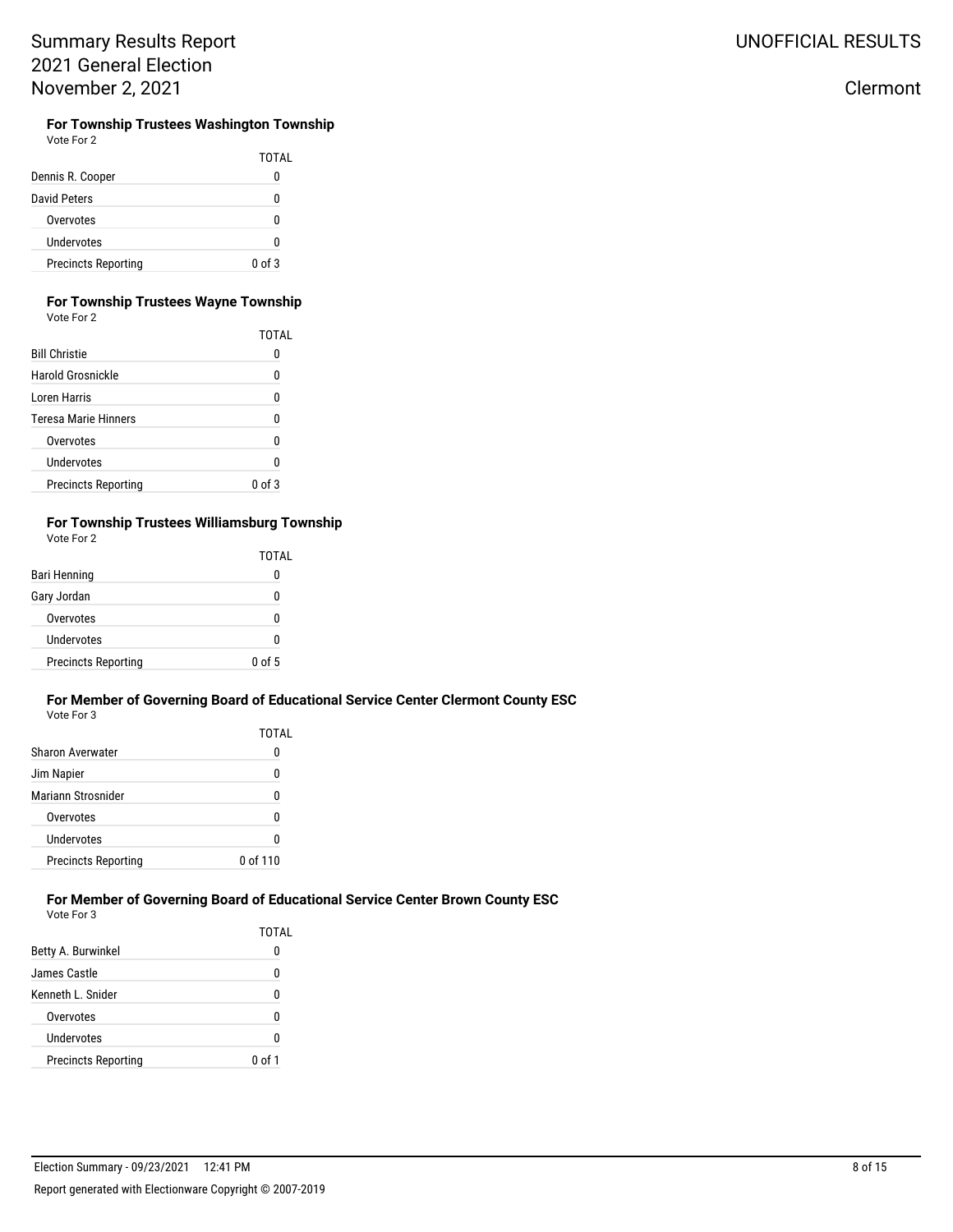Clermont

### **For Member of Governing Board of Educational Service Center (UTE 12-31-23) Brown County ESC**

| Vote For 1                 |        |
|----------------------------|--------|
|                            | TOTAL  |
| Jim Ferguson               | O      |
| Overvotes                  | n      |
| Undervotes                 | O      |
| <b>Precincts Reporting</b> | 0 of 1 |

### **For Member of Governing Board of Educational Service Center Hamilton County ESC**

| Vote For 3                 |                 |
|----------------------------|-----------------|
|                            | TOTAL           |
| Melody Ellen Staudt Dargis | 0               |
| Bill Ferguson Jr.          | 0               |
| Sandy Harrod               | 0               |
| Kristine Heeg              | 0               |
| Overvotes                  | 0               |
| Undervotes                 | ŋ               |
| <b>Precincts Reporting</b> | f 2<br>$\Omega$ |

#### **For Member of Governing Board of Educational Service Center Southern Ohio ESC Sub-District 2** Vote For 1

|                            | TOTAL  |
|----------------------------|--------|
| <b>Richard Peck</b>        | 0      |
| Overvotes                  | 0      |
| Undervotes                 | 0      |
| <b>Precincts Reporting</b> | 0 of 1 |

#### **For Member of Governing Board of Educational Service Center Warren County ESC** Vote For 3

|                            | TOTAL  |
|----------------------------|--------|
| Fred M. Anness             | O      |
| Nona Cress                 | U      |
| Jiles Farley               | ŋ      |
| Joia Franks                | 0      |
| Overvotes                  | ŋ      |
| Undervotes                 | ŋ      |
| <b>Precincts Reporting</b> | Ո օf 1 |

#### **For Member of Board of Education Batavia LSD** Vote For 3

|                            | TOTAI   |
|----------------------------|---------|
| <b>Barb Bruner</b>         |         |
| Kyle C. Nicolaus           |         |
| Tim Wilson                 |         |
| Overvotes                  |         |
| Undervotes                 |         |
| <b>Precincts Reporting</b> | 0 of 12 |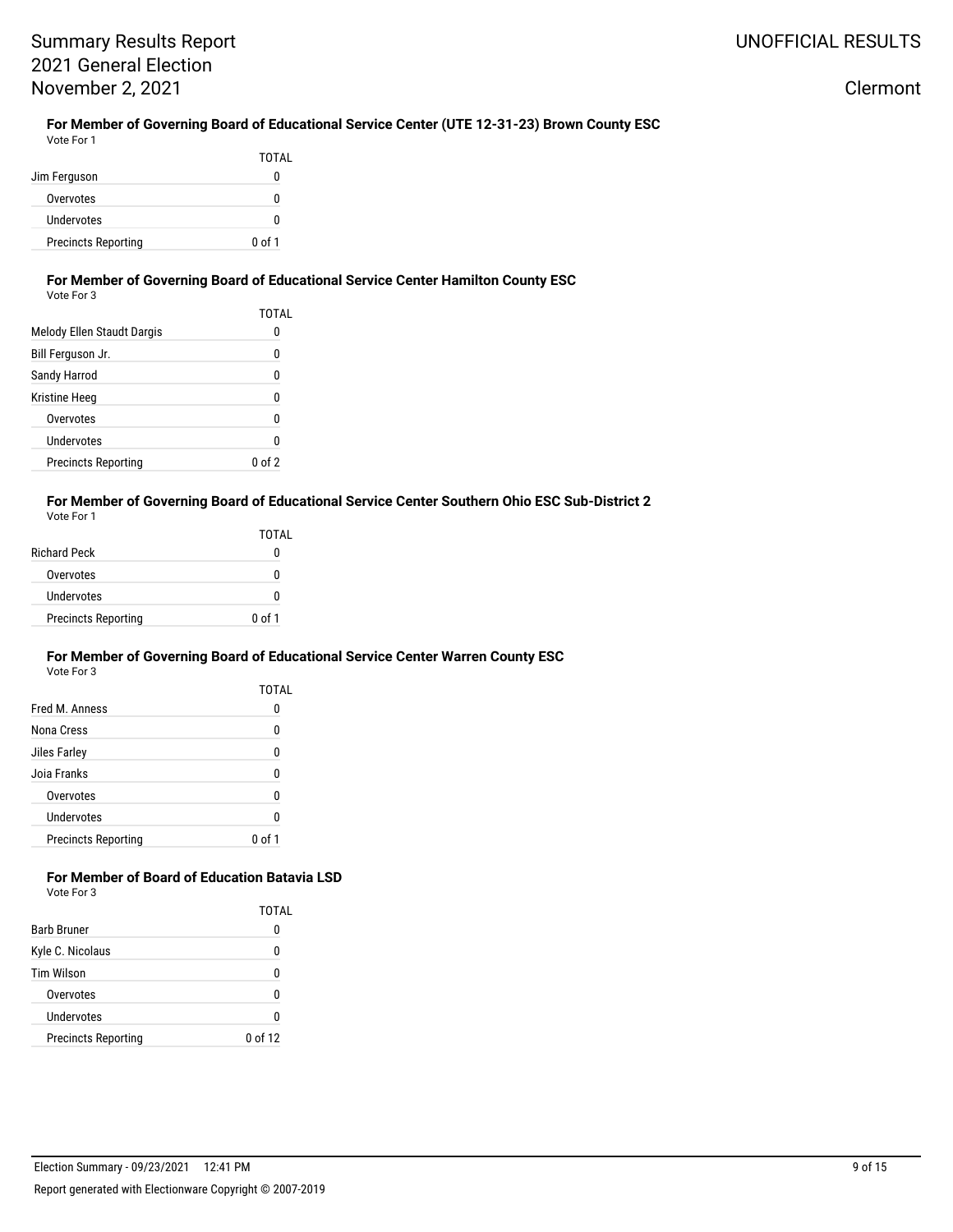### **For Member of Board of Education Bethel-Tate LSD**

Vote For 3 TOTAL

| David R. Brannock              |         |
|--------------------------------|---------|
| Melanie R. Jasontek Rubenstein | N       |
| Jamie Jeffers                  | N       |
| <b>Tiffiany Riddle</b>         | 0       |
| William Shula                  | n       |
| Overvotes                      | N       |
| Undervotes                     | n       |
| <b>Precincts Reporting</b>     | በ of 1በ |

#### **For Member of Board of Education Blanchester LSD** Vote For 3

|                            | TOTAL  |
|----------------------------|--------|
| <b>Kathy Gephart</b>       | 0      |
| Jeremy Kaehler             | 0      |
| Mike Williams              | 0      |
| Overvotes                  | 0      |
| Undervotes                 | 0      |
| <b>Precincts Reporting</b> | 0 of 1 |

#### **For Member of Board of Education (UTE 12-31-23) Blanchester LSD** Vote For 1

|                            | TOTAL  |
|----------------------------|--------|
| No Valid Petition Filed    | O      |
| Overvotes                  | O      |
| Undervotes                 | n      |
| <b>Precincts Reporting</b> | 0 of 1 |

#### **For Member of Board of Education Clermont Northeastern LSD** Vote For 2

|                            | TOTAI   |
|----------------------------|---------|
| Danny Ilhardt              | 0       |
| Becki Johnson              | 0       |
| Mike Mantel                | N       |
| Noah Pennington            | 0       |
| Jon Stahl                  | 0       |
| Overvotes                  | 0       |
| Undervotes                 | 0       |
| <b>Precincts Reporting</b> | 0 of 14 |
|                            |         |

### Clermont

### Election Summary - 09/23/2021 12:41 PM 10 of 15 Report generated with Electionware Copyright © 2007-2019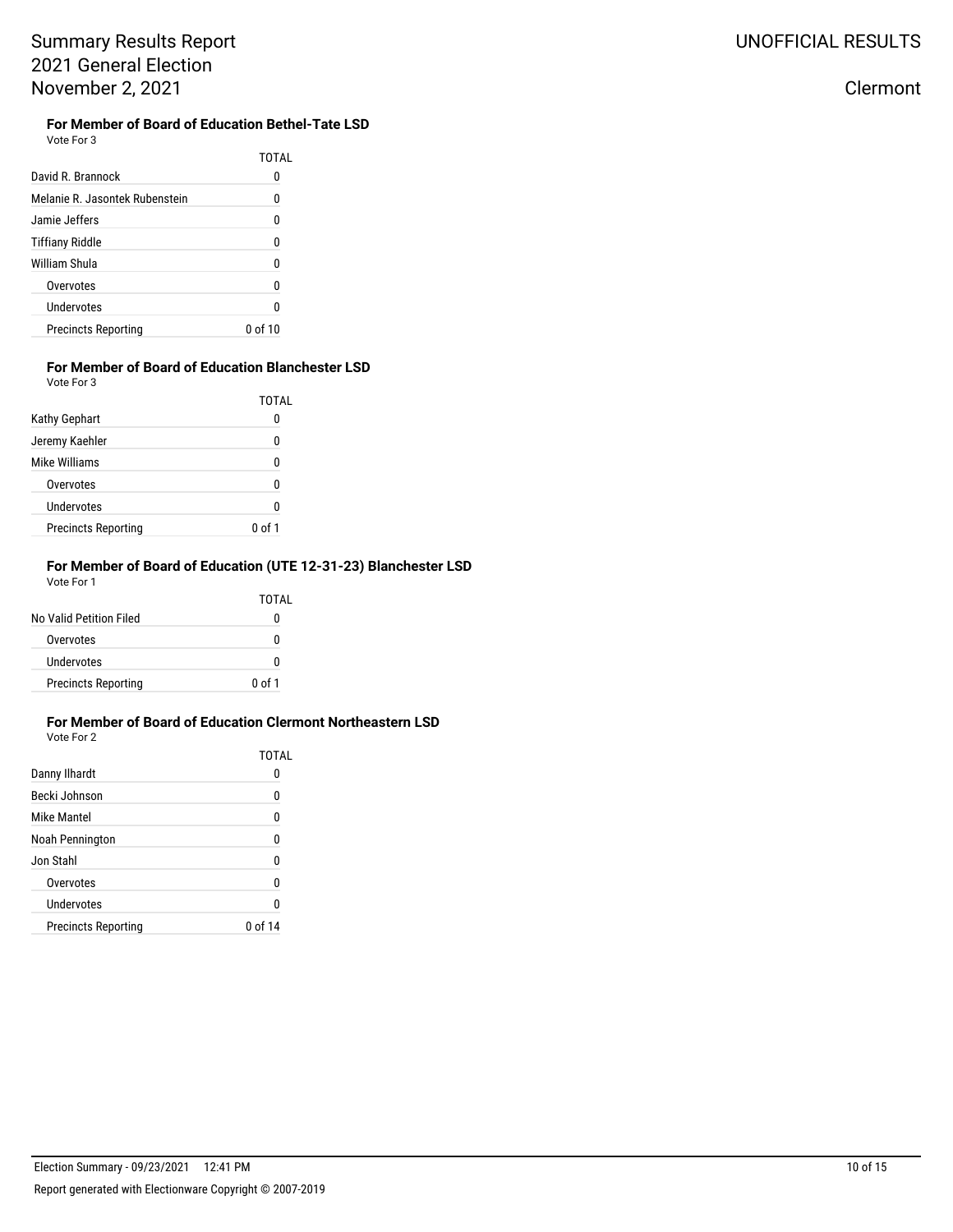### Clermont

### **For Member of Board of Education Felicity-Franklin LSD**

Vote For 3

|                            | TOTAL  |
|----------------------------|--------|
| Yvonne Baker               | 0      |
| Randy McElfresh            | 0      |
| Write-In Totals            | 0      |
| Not Assigned               | ŋ      |
| Overvotes                  | U      |
| Undervotes                 | ŋ      |
| <b>Precincts Reporting</b> | 0 of 7 |

### **For Member of Board of Education Forest Hills LSD**

Vote For 3

|                            | <b>TOTAL</b> |
|----------------------------|--------------|
| Rachel Baker               | 0            |
| <b>Bob Bibb</b>            | 0            |
| Wendy Strickler Biederman  | 0            |
| Michelle L. Easton         | 0            |
| Forest T. Heis             | 0            |
| Sara Jonas                 | 0            |
| Katie Stewart              | 0            |
| Overvotes                  | 0            |
| Undervotes                 | n            |
| <b>Precincts Reporting</b> | 0 of 2       |

#### **For Member of Board of Education (UTE 12-31-23) Forest Hills LSD** Vote For 1

TOTAL

| <b>VULE FUL I</b> |  |  |
|-------------------|--|--|
|                   |  |  |
|                   |  |  |

| Andrea Granieri            | O                             |
|----------------------------|-------------------------------|
| Linda Marie Hausfeld       | N                             |
| Amy Richardson             | N                             |
| Overvotes                  | 0                             |
| Undervotes                 | N                             |
| <b>Precincts Reporting</b> | 0 <sub>0</sub> f <sub>2</sub> |

#### **For Member of Board of Education Goshen LSD** Vote For 3

|                            | TOTAL   |
|----------------------------|---------|
| <b>Lindsey Barrial</b>     | 0       |
| Amy Bush                   | 0       |
| Liz Daniels                | 0       |
| John Gray                  | 0       |
| Deborah S. Gray            | Ω       |
| <b>Bill Herrera</b>        | n       |
| Overvotes                  | n       |
| Undervotes                 |         |
| <b>Precincts Reporting</b> | 0 of 15 |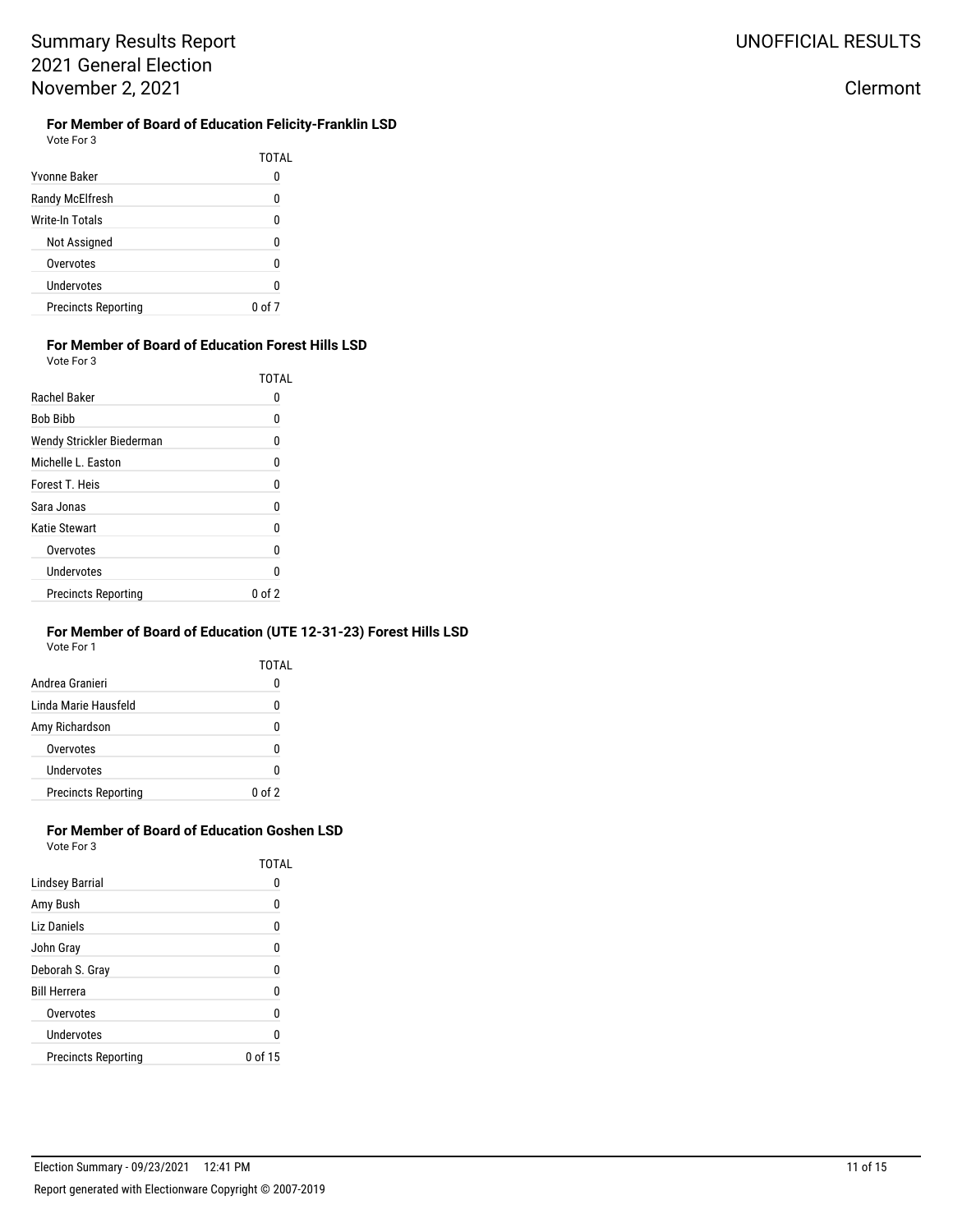# **For Member of Board of Education Little Miami LSD**<br>Vote For 2

| Vote For 2 |
|------------|
|------------|

|                            | <b>TOTAL</b> |
|----------------------------|--------------|
| Mary Elmer                 | 0            |
| Bobbi Grice                | 0            |
| <b>Brady Hood</b>          | 0            |
| Wayne R. Siebert           | 0            |
| Benjamin Stephen           | 0            |
| Overvotes                  | 0            |
| Undervotes                 | U            |
| <b>Precincts Reporting</b> | 0 of 1       |

#### **For Member of Board of Education Loveland CSD** Vote For 3

|                            | TOTAL   |
|----------------------------|---------|
| Colette Boyko              | O       |
| Anna Bunker                | 0       |
| Jonathan Eilert            | N       |
| <b>Elliot Grossman</b>     | 0       |
| Al Juram                   | 0       |
| Elizabeth Mason            | N       |
| Eric L. Schwetschenau      | 0       |
| Eileen Washburn            | N       |
| Overvotes                  | n       |
| Undervotes                 | N       |
| <b>Precincts Reporting</b> | 0 of 11 |

#### **For Member of Board of Education (UTE 12-31-23) Loveland CSD** Vote For 1

| 1 IU JU                    |           |
|----------------------------|-----------|
|                            | TOTAL     |
| Kevin M. Dougherty         | 0         |
| Overvotes                  | O         |
| Undervotes                 | 0         |
| <b>Precincts Reporting</b> | $0$ of 11 |

### **For Member of Board of Education Milford Exempted VSD**

Vote For 3

|                            | TOTAI   |
|----------------------------|---------|
| Jara Bonner                | 0       |
| Jerry Combs                | n       |
| <b>Christopher Hamm</b>    | 0       |
| Melissa Hendricks Nolan    | n       |
| Joe Krimmer                | 0       |
| Emily Mason                | 0       |
| Bea Norris                 | 0       |
| James Rhodes               | 0       |
| Overvotes                  | 0       |
| Undervotes                 | n       |
| <b>Precincts Reporting</b> | 0 of 40 |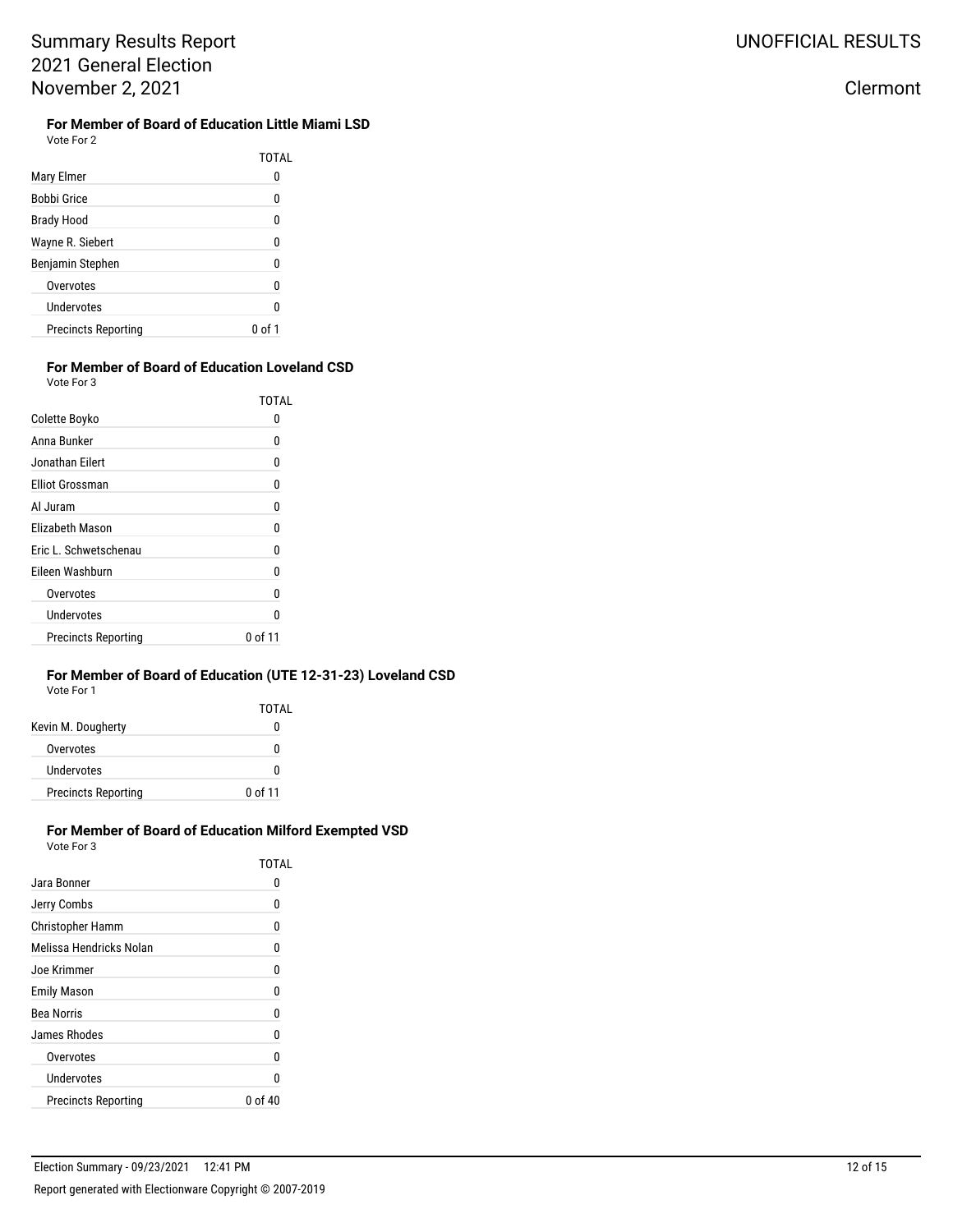**For Member of Board of Education New Richmond Exempted VSD** Vote For 3

|                            | TOTAI   |
|----------------------------|---------|
| Kristin H. Bennett         |         |
| Amy Story                  | N       |
| Todd W. Wells              |         |
| Jonathan Zimmerman         |         |
| Overvotes                  |         |
| Undervotes                 |         |
| <b>Precincts Reporting</b> | 0 of 16 |

### **For Member of Board of Education West Clermont LSD**

Vote For 3

|                            | TOTAL   |
|----------------------------|---------|
| Michele Delaney            | 0       |
| <b>Ryan Patton</b>         | O       |
| Jim Rudy                   | n       |
| Overvotes                  | N       |
| Undervotes                 | n       |
| <b>Precincts Reporting</b> | 0 of 55 |

#### **For Member of Board of Education Williamsburg LSD** Vote For 3

| Kevin Burroughs            | TOTAL<br>O |
|----------------------------|------------|
| R. Josh Clifton            | 0          |
| Jeff Cummins               | 0          |
| Daniel Knapke              | 0          |
| <b>Brandon Lindsey</b>     | 0          |
| Overvotes                  | 0          |
| <b>Undervotes</b>          | n          |
| <b>Precincts Reporting</b> | 0 ი        |

### **For Member of Board of Education Western Brown LSD**

Vote For 2

|                            | TOTAL  |
|----------------------------|--------|
| <b>Heather Daugherty</b>   |        |
| <b>Lynette Garrett</b>     | n      |
| Jennifer Patrick           | O      |
| Overvotes                  |        |
| Undervotes                 |        |
| <b>Precincts Reporting</b> | በ of 1 |

### **City of Milford charter**

Vote For 1

|                            | TOTAL      |
|----------------------------|------------|
| Yes                        |            |
| No                         |            |
| Overvotes                  |            |
| Undervotes                 |            |
| <b>Precincts Reporting</b> | $0$ of $7$ |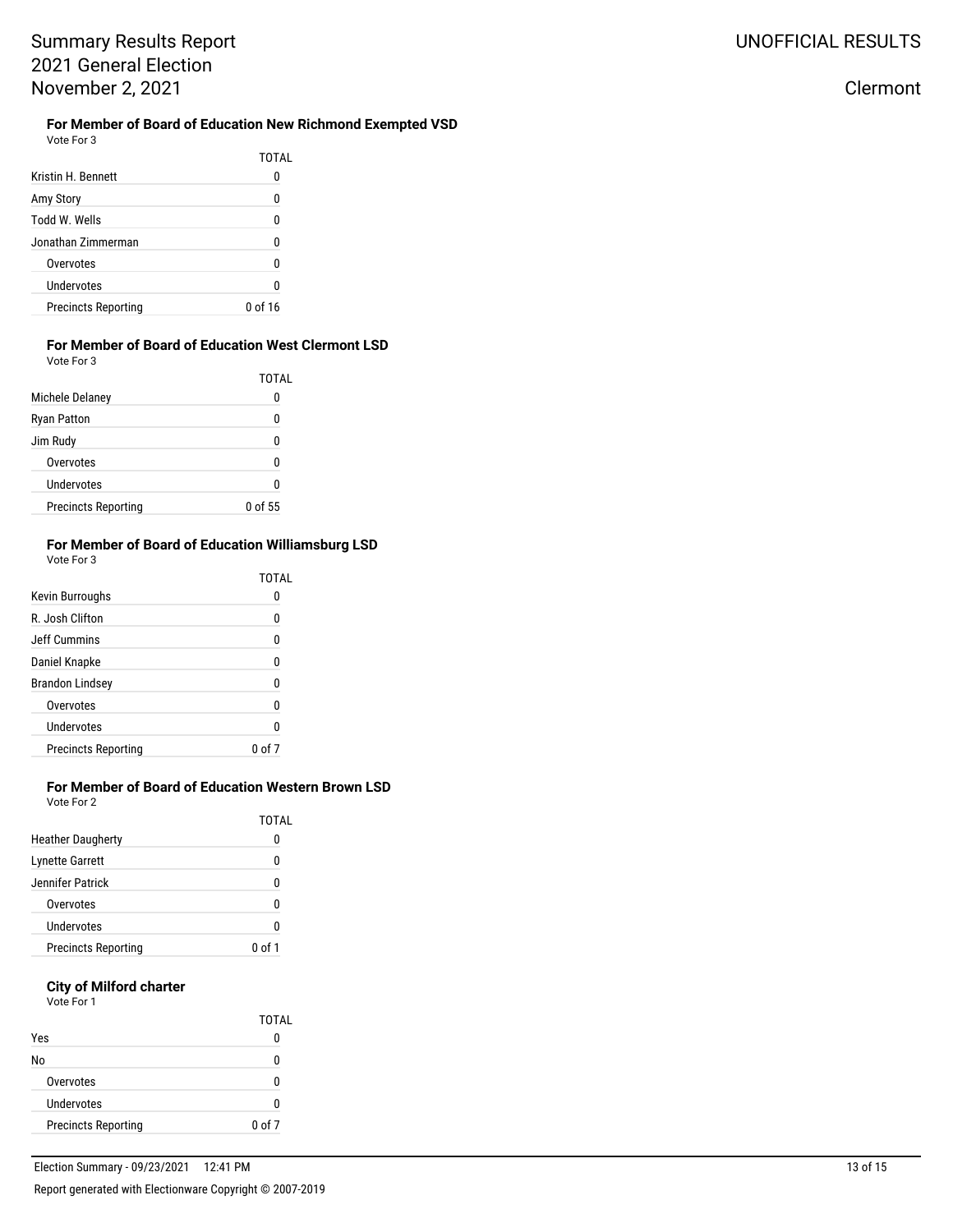### **City of Milford parks**

Vote For 1

|                            | TOTAL  |
|----------------------------|--------|
| For the Tax Levy           | 0      |
| Against the Tax Levy       | O      |
| Overvotes                  | n      |
| Undervotes                 | n      |
| <b>Precincts Reporting</b> | 0 of 7 |

### **Milford City B Nation Kitchen & Bar**

Vote For 1

|                            | TOTAL  |
|----------------------------|--------|
| Yes                        |        |
| No                         | n      |
| Overvotes                  | n      |
| Undervotes                 | O      |
| <b>Precincts Reporting</b> | 0 of 1 |

#### **Village of Owensville**

Vote For 1

|                            | <b>TOTAL</b> |
|----------------------------|--------------|
| Yes                        |              |
| No                         |              |
| Overvotes                  |              |
| Undervotes                 |              |
| <b>Precincts Reporting</b> | $0$ of 1     |

### **Village of Williamsburg**

Vote For 1

|                            | TOTAL   |
|----------------------------|---------|
| For the Tax Levy           | 0       |
| Against the Tax Levy       | n       |
| Overvotes                  | n       |
| Undervotes                 | o       |
| <b>Precincts Reporting</b> | $00f$ 2 |

### **Franklin Township**

| Vote For 1 |  |
|------------|--|
|            |  |

|                            | TOTAL     |
|----------------------------|-----------|
| For the Tax Levy           | 0         |
| Against the Tax Levy       | 0         |
| Overvotes                  | N         |
| Undervotes                 | n         |
| <b>Precincts Reporting</b> | $00$ of 4 |

# UNOFFICIAL RESULTS